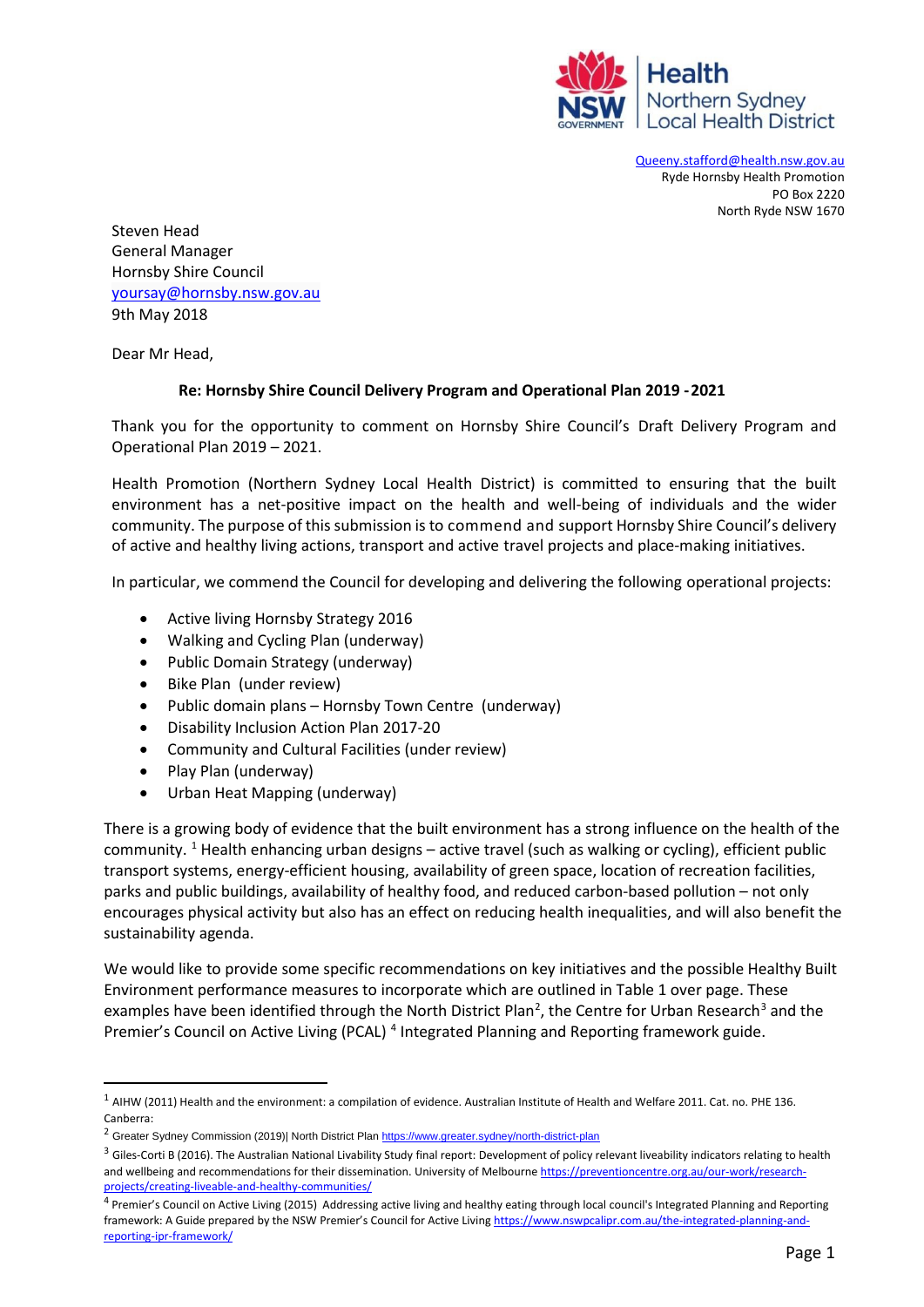## **Council's Service/Action Suggested changes or possible additions to Suggested changes** or possible additions to **key initiatives Suggested examples of indicators or long term measures 1C** - Manage and administer the provision of community and *Add under key initiatives*

## **Table 1. Recommendations from NSLHD Health Promotion on Delivery Program and Operational Plan 2019-2021**

| 1C - Manage and administer the provision of community and                                                                                                                                                                                                                                                                                                                                                                                                                                                                                                                                                  | Add under key initiatives                                                                                                                                                                                          | Number of active living programs delivered in council venues                                                                                                                                                                                                                                                                                                                                                                                                                                                                                                                             |
|------------------------------------------------------------------------------------------------------------------------------------------------------------------------------------------------------------------------------------------------------------------------------------------------------------------------------------------------------------------------------------------------------------------------------------------------------------------------------------------------------------------------------------------------------------------------------------------------------------|--------------------------------------------------------------------------------------------------------------------------------------------------------------------------------------------------------------------|------------------------------------------------------------------------------------------------------------------------------------------------------------------------------------------------------------------------------------------------------------------------------------------------------------------------------------------------------------------------------------------------------------------------------------------------------------------------------------------------------------------------------------------------------------------------------------------|
| cultural facilities to promote the physical, cultural and emotional<br>wellbeing of our community                                                                                                                                                                                                                                                                                                                                                                                                                                                                                                          | As part of Community and Cultural Facilities Review Survey of<br>active living program needs (and current provision) by<br>community group/ location                                                               | Number of council website hits for Healthy Active Living<br>$\bullet$<br>related pages                                                                                                                                                                                                                                                                                                                                                                                                                                                                                                   |
| 1H - Manage parks and sporting facilities, plan future<br>improvements and identify areas for future green space or open<br>space acquisition and protection<br>We commend:<br>encouraging multi use by ensuring accessible and inclusive<br>design for all new and refurbished playgrounds<br>Develop Walking and Cycling Plan for commuter and<br>$\bullet$<br>general recreation activities (Action of Active Living Hornsby<br>Strategy)<br>Develop a Shire-wide Play Plan to identify opportunities for<br>$\bullet$<br>renewal of existing playgrounds (Action of Active Living<br>Hornsby Strategy) | Nil                                                                                                                                                                                                                | Cycling infrastructure: kilometres of continuous cycleway,<br>$\bullet$<br>total length of cycleways, bicycle parking facilities at major<br>destinations and end-of-trip facilities at major destinations<br>Total amount of open space per head of population<br>$\bullet$<br>Percentage of residents within 400m to 800m of a<br>$\bullet$<br>neighbourhood park                                                                                                                                                                                                                      |
| 1J. Deliver projects that involve significant landscape/urban<br>design and civil design components<br>We commend:<br>Public Domain - Develop public domain plans in accordance with<br>adopted community and stakeholder engagement for the<br>following priority areas: Asquith-Mount Colah corridor, Galston<br>Village, Waitara, Thornleigh, West Pennant Hills and Beecroft                                                                                                                                                                                                                           | Nil                                                                                                                                                                                                                | Percentage of Public Domain Plans which incorporate active<br>transport including significant pedestrian routes/cycleways<br>as per the walking and cycling plan<br>Take-up rates of mixed use developments in Centres<br>$\bullet$<br>Walkscore/Pedshed analysis of key destination such as public<br>$\bullet$<br>transport hubs, town centres, target of 70 and above (HBE)<br>Implementation rate of Public Domain Plan measures:<br>$\bullet$<br>landscaping, presence of grass, trees and shade<br>Resident satisfaction surveys on amenity of local public<br>$\bullet$<br>domain |
| 2F-Protect and conserve trees on public and private lands<br>We commend:<br>2F.1 Investigate options to re-establish tree canopy on streets<br>and within parks across the Shire in conjunction with public<br>domain improvements<br>2F.2 Commence tree planting around playgrounds to enhance<br>shade cover                                                                                                                                                                                                                                                                                             | Green Streetscape and interface guidelines incorporated within<br>local council Development Control Plans (DCPs)<br>Tree canopy and shading guides are incorporated in Play Plan,<br><b>Public Domain Strategy</b> | Implementation rate of Public Domain Plan measures:<br>$\bullet$<br>landscaping, presence of grass, trees and shade<br>Increased urban tree canopy<br>$\bullet$<br>% of playgrounds, outdoor gyms provided with adequate<br>$\bullet$<br>shading from tree canopy                                                                                                                                                                                                                                                                                                                        |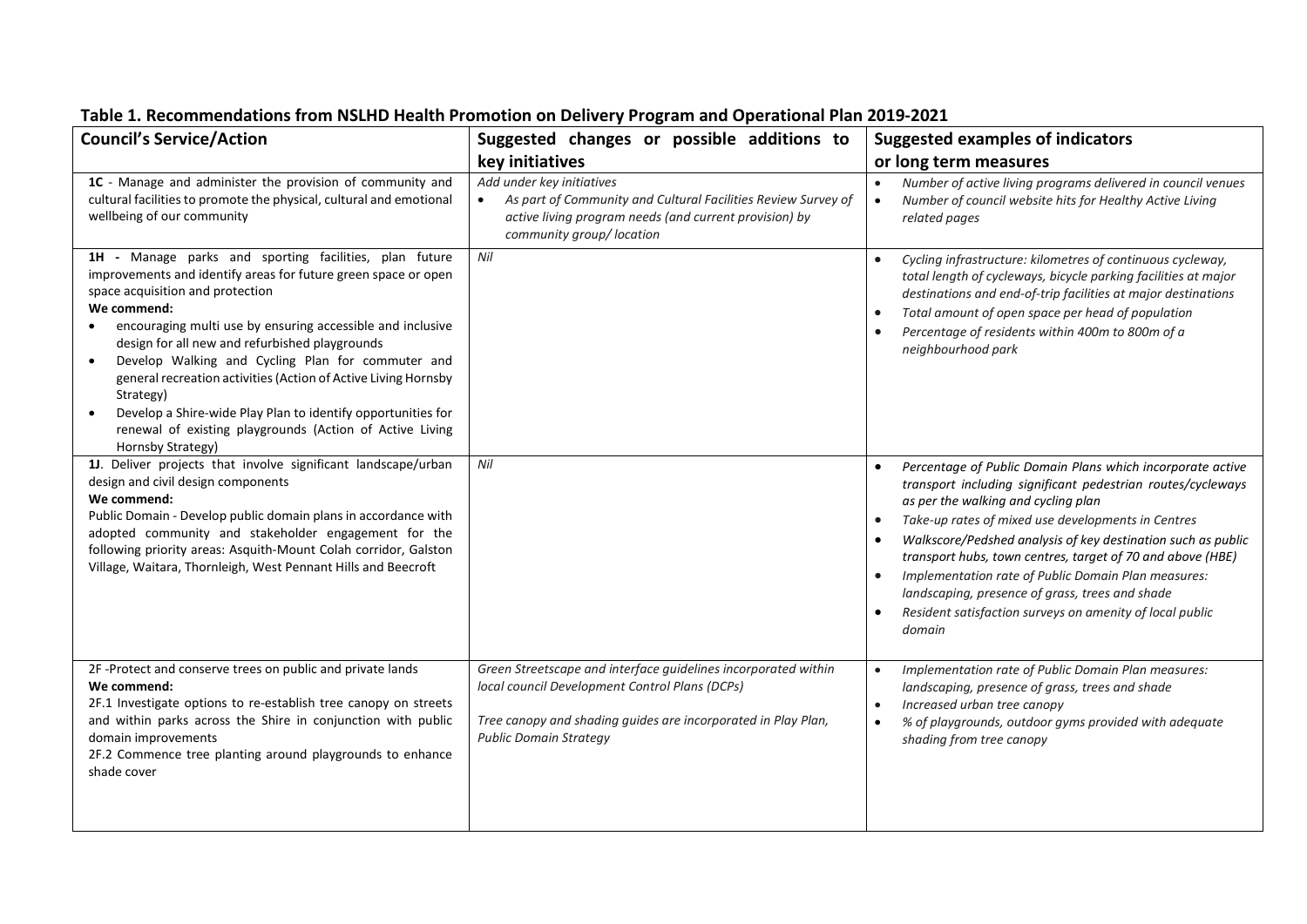| <b>Council's Service/Action</b>                                                                                                                                                                                                                                                                                                                                                                                                                                                                                                                                                                                                                                                                                                                                                                                                                  | Suggested changes or possible additions to key                                                                                                                                                                                                                                                                                                                                                                                                                                                                                 | <b>Suggested examples of indicators</b>                                                                                                                                                                                                                                                                                                                                                                                                                                                                                                                                                                                                                                                              |
|--------------------------------------------------------------------------------------------------------------------------------------------------------------------------------------------------------------------------------------------------------------------------------------------------------------------------------------------------------------------------------------------------------------------------------------------------------------------------------------------------------------------------------------------------------------------------------------------------------------------------------------------------------------------------------------------------------------------------------------------------------------------------------------------------------------------------------------------------|--------------------------------------------------------------------------------------------------------------------------------------------------------------------------------------------------------------------------------------------------------------------------------------------------------------------------------------------------------------------------------------------------------------------------------------------------------------------------------------------------------------------------------|------------------------------------------------------------------------------------------------------------------------------------------------------------------------------------------------------------------------------------------------------------------------------------------------------------------------------------------------------------------------------------------------------------------------------------------------------------------------------------------------------------------------------------------------------------------------------------------------------------------------------------------------------------------------------------------------------|
|                                                                                                                                                                                                                                                                                                                                                                                                                                                                                                                                                                                                                                                                                                                                                                                                                                                  | initiatives                                                                                                                                                                                                                                                                                                                                                                                                                                                                                                                    | or long term measures                                                                                                                                                                                                                                                                                                                                                                                                                                                                                                                                                                                                                                                                                |
| 3D- Manage traffic flows, parking, access to public transport and<br>road safety<br>We commend:<br>3D.4 Undertake safety audits around schools in conjunction with<br><b>NSW Police</b>                                                                                                                                                                                                                                                                                                                                                                                                                                                                                                                                                                                                                                                          | $\bullet$<br>Incorporate and implement local Integrated Transport Plans<br>into public domain and town centre plans<br>Jointly develop and implement travel plans with priority<br>$\bullet$<br>schools and employment centres e.g.<br>Prepare and implement Pedestrian Access and Mobility Plans<br>(PAMPs)<br>Develop local directories or travel access guides include local<br>$\bullet$<br>transport information, location of recreation facilities and<br>walking/cycling networks and trails                            | Percentage of the local population within walking distance of<br>$\bullet$<br>public transport stops (400m)<br>Frequency of public transport to major destinations<br>$\bullet$<br>Number of council website hits on travel access guides<br>$\bullet$<br>% of residents travelling to work by private vehicle, active<br>$\bullet$<br>transport<br>Count of public transport stops within an SA1<br>$\bullet$<br>Public transport frequency within an SA1<br>$\bullet$<br>% of key destination such as schools and parks with adequate<br>$\bullet$<br>traffic calming infrastructures installed e.g. pedestrian<br>crossings, traffic islands                                                      |
| 3H. Develop a place-management / place making function for<br>spaces the community values and build prosperity                                                                                                                                                                                                                                                                                                                                                                                                                                                                                                                                                                                                                                                                                                                                   | Amend:<br>Develop a place-based approach by identifying and balancing the<br>delivery of:<br>economic, social, <i>health</i> and environmental benefits<br>$\bullet$<br>Add:<br>Protect and promote agriculture land for local food<br>$\bullet$<br>production e.g. Dural, Middle Dural, Glenhaven<br>Support and encourage regional food-based events, farmers<br>$\bullet$<br>markets and fresh food markets as a tourism strategy                                                                                           | Walkscore/Pedshed analysis of key destination such as public<br>$\bullet$<br>transport hubs, town centres, target of 70 and above<br>Street connectivity (pedshed ratio within an SA1 or<br>$\bullet$<br>intersection density) 3 Statistical area level 1s<br>Number of fresh food markets or food related events<br>$\bullet$<br>Increase in number of community gardens<br>$\bullet$<br>Increase in farmers' markets/ roadside stalls<br>$\bullet$                                                                                                                                                                                                                                                 |
| Collaborative<br>4J - Lead integrated planning and reporting, strategic studies<br>associated with active transport and embed sustainable action<br>across the organization<br>We commend:<br>• 2D.A20 Implement energy conservation initiatives to achieve<br>Council's carbon reduction targets<br>• undertake strategic studies associated with traffic, parking and<br>active transport<br>· Investigate options for smart transport, eg. car sharing,<br>alternative fuel and report to Council<br>• Undertake a review of the Integrated Land Use and Transport<br>Strategy<br>· Urban Heat Mapping Plan - Environmental Sustainability<br>Strategy<br>• 2D.A19 Implement Street Lighting Improvement Program and<br>accelerated LED replacement program<br>3D.A8 Encourage and facilitate active transport such as<br>cycling and walking | Amend<br>3D.3 Investigate options for <i>active</i> smart transport, eg.<br>$\bullet$<br><b>Bicycle or car sharing, on-demand transport, alternative</b><br>fuel and report to Council<br>Add<br>Planning and delivery of shared walking/cycling paths<br>$\bullet$<br>and provision of bike storage facilities as per Bike Plan<br>once complete<br>Linkage or reference 1H.1 - Develop Walking and Cycling<br>$\bullet$<br>Plan for commuter and general recreation activities<br>(Action of Active Living Hornsby Strategy) | • Cycling infrastructure: kilometres of continuous shared vs<br>separated cycleway, total length of cycleways, bicycle parking<br>facilities at major destinations and end-of-trip facilities at major<br>destinations<br>• Number of dwellings within 800m of a railway station / all<br>dwellings (%)<br>• Number of dwellings within 500m of a bus stop / all dwellings<br>(%)<br>• Percentage of the local population within walking distance of<br>public transport stops<br>• Frequency of public transport to major destinations<br>• % of people travelling to work by (ABS Census data)<br>Public transport<br>$\circ$<br><b>Active Transport</b><br>$\circ$<br>Private vehicles<br>$\circ$ |